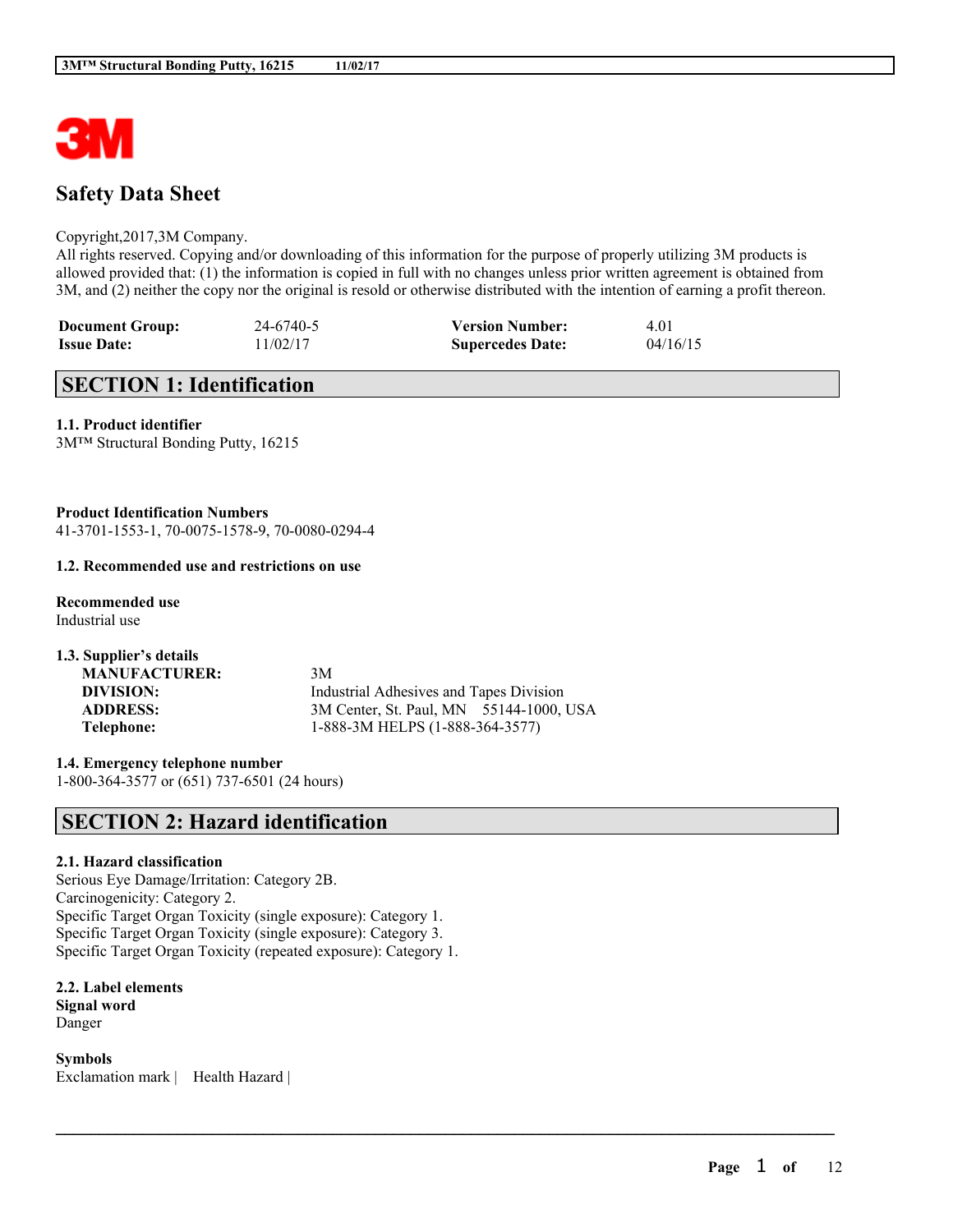**Pictograms**



**Hazard Statements** Causes eye irritation. May cause drowsiness or dizziness. Suspected of causing cancer.

Causes damage to organs: liver | sensory organs |

Causes damage to organs through prolonged or repeated exposure: sensory organs

May cause damage to organs through prolonged or repeated exposure: liver | sensory organs |

### **Precautionary Statements**

### **Prevention:**

Obtain special instructions before use. Do not handle until all safety precautions have been read and understood. Do not breathe dust/fume/gas/mist/vapors/spray. Use only outdoors or in a well-ventilated area. Wear protective gloves. Do not eat, drink or smoke when using this product. Wash thoroughly after handling.

### **Response:**

IF INHALED: Remove person to fresh air and keep comfortable for breathing. IF IN EYES: Rinse cautiously with water for several minutes. Remove contact lenses, if present and easy to do. Continue rinsing. If eye irritation persists: Get medical advice/attention. IF exposed or concerned: Get medical advice/attention.

#### **Storage:**

Keep container tightly closed. Store locked up in a well-ventilated place.

### **Disposal:**

Dispose of contents/container in accordance with applicable local/regional/national/international regulations.

5% of the mixture consists of ingredients of unknown acute oral toxicity. 5% of the mixture consists of ingredients of unknown acute dermal toxicity. 5% of the mixture consists of ingredients of unknown acute inhalation toxicity.

# **SECTION 3: Composition/information on ingredients**

**Ingredient**  $\vert C.A.S. N_0. \vert\vert\% \text{ by Wt}$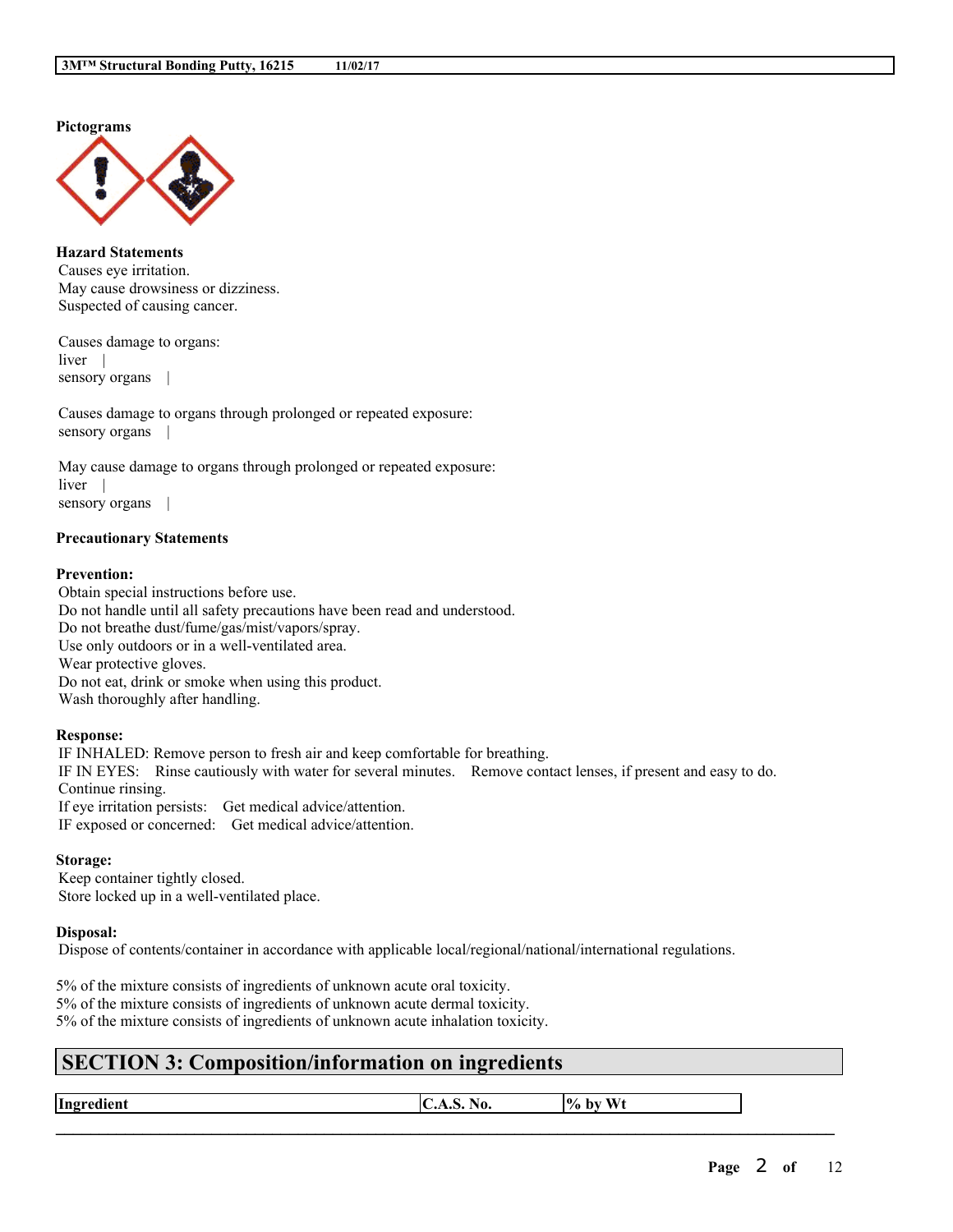| Polyester Polymer (NJTS Reg. No. 04499600-7291) | lTrade Secret* | 60 Trade Secret *<br>$30 -$ |
|-------------------------------------------------|----------------|-----------------------------|
| <b>Glass Filaments</b>                          | 65997-17-3     | 30 Trade Secret *<br>$10 -$ |
| Styrene Monomer                                 | $100-42-5$     | 30 Trade Secret *<br>$10 -$ |
| Amorphous Silica                                | 112945-52-5    | 1 - 10 Trade Secret *       |
| Pecan Shell Fiber                               | None           | 1 - 5 Trade Secret *        |

NJTS or NJTSRN: New Jersey Trade Secret Registry Number.

\*The specific chemical identity and/or exact percentage (concentration) of this composition has been withheld as a trade secret.

# **SECTION 4: First aid measures**

## **4.1. Description of first aid measures**

## **Inhalation:**

Remove person to fresh air. If you feel unwell, get medical attention.

### **Skin Contact:**

Wash with soap and water. If signs/symptoms develop, get medical attention.

### **Eye Contact:**

Immediately flush with large amounts of water for at least 15 minutes. Remove contact lenses if easy to do. Continue rinsing. Immediately get medical attention.

## **If Swallowed:**

Rinse mouth. If you feel unwell, get medical attention.

# **4.2. Most important symptoms and effects, both acute and delayed**

See Section 11.1. Information on toxicological effects.

# **4.3. Indication of any immediate medical attention and special treatment required**

Not applicable

# **SECTION 5: Fire-fighting measures**

# **5.1. Suitable extinguishing media**

In case of fire: Use a fire fighting agent suitable for ordinary combustible material such as water or foam to extinguish.

# **5.2. Special hazards arising from the substance or mixture**

None inherent in this product.

# **5.3. Special protective actions for fire-fighters**

No special protective actions for fire-fighters are anticipated.

# **SECTION 6: Accidental release measures**

# **6.1. Personal precautions, protective equipment and emergency procedures**

Evacuate area. Ventilate the area with fresh air. For large spill, or spills in confined spaces, provide mechanical ventilation to disperse or exhaust vapors, in accordance with good industrial hygiene practice. Refer to other sections of this SDS for information regarding physical and health hazards, respiratory protection, ventilation, and personal protective equipment.

 $\mathcal{L}_\mathcal{L} = \mathcal{L}_\mathcal{L} = \mathcal{L}_\mathcal{L} = \mathcal{L}_\mathcal{L} = \mathcal{L}_\mathcal{L} = \mathcal{L}_\mathcal{L} = \mathcal{L}_\mathcal{L} = \mathcal{L}_\mathcal{L} = \mathcal{L}_\mathcal{L} = \mathcal{L}_\mathcal{L} = \mathcal{L}_\mathcal{L} = \mathcal{L}_\mathcal{L} = \mathcal{L}_\mathcal{L} = \mathcal{L}_\mathcal{L} = \mathcal{L}_\mathcal{L} = \mathcal{L}_\mathcal{L} = \mathcal{L}_\mathcal{L}$ 

# **6.2. Environmental precautions**

Avoid release to the environment.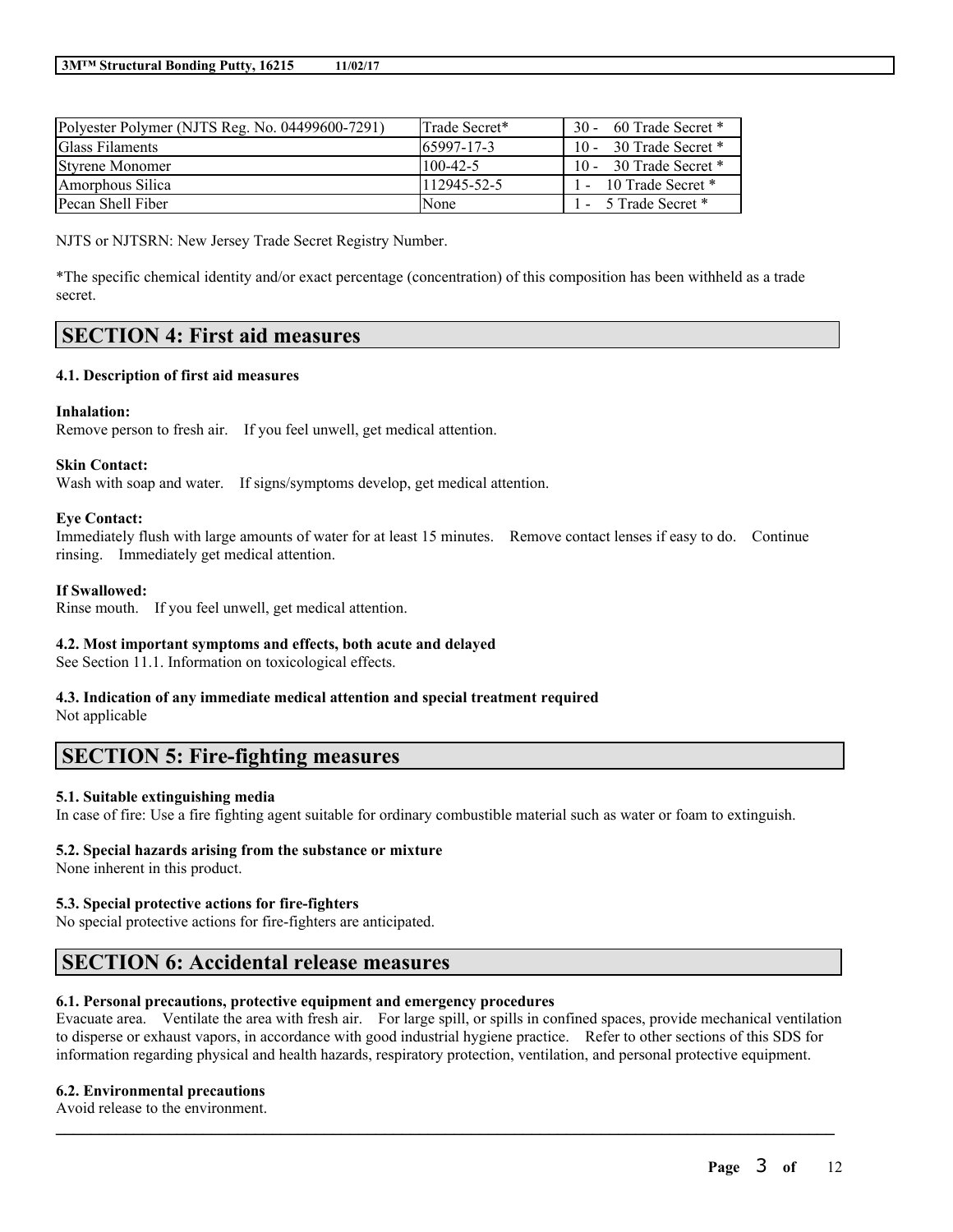# **6.3. Methods and material for containment and cleaning up**

Collect as much of the spilled material as possible. Place in a metal container approved for transportation by appropriate authorities. Clean up residue. Seal the container. Dispose of collected material as soon as possible in accordance with applicable local/regional/national/international regulations.

# **SECTION 7: Handling and storage**

# **7.1. Precautions for safe handling**

Avoid breathing of dust created by cutting, sanding, grinding or machining. Do not handle until all safety precautions have been read and understood. Do not breathe dust/fume/gas/mist/vapors/spray. Do not get in eyes, on skin, or on clothing. Do not eat, drink or smoke when using this product. Wash thoroughly after handling. Avoid contact with oxidizing agents (eg. chlorine, chromic acid etc.) Use personal protective equipment (gloves, respirators, etc.) as required.

# **7.2. Conditions for safe storage including any incompatibilities**

Store in a well-ventilated place. Keep container tightly closed to prevent contamination with water or air. If contamination is suspected, do not reseal container. Store away from heat. Store away from acids. Store away from strong bases. Store away from oxidizing agents.

# **SECTION 8: Exposure controls/personal protection**

## **8.1. Control parameters**

## **Occupational exposure limits**

If a component is disclosed in section 3 but does not appear in the table below, an occupational exposure limit is not available for the component.

| Ingredient               | <b>C.A.S. No.</b> | Agency       | Limit type                    | <b>Additional Comments</b> |
|--------------------------|-------------------|--------------|-------------------------------|----------------------------|
| <b>Styrene Monomer</b>   | $100-42-5$        | <b>ACGIH</b> | TWA:20 ppm;STEL:40 ppm        | A4: Not class. as human    |
|                          |                   |              |                               | carcin                     |
| <b>Styrene Monomer</b>   | $100-42-5$        | <b>IOSHA</b> | TWA:100 ppm;CEIL:200 ppm      |                            |
| <b>SILICA, AMORPHOUS</b> | 112945-52- OSHA   |              | TWA concentration:0.8         |                            |
|                          |                   |              | $mg/m3$ ; TWA: 20 millions of |                            |
|                          |                   |              | particles/cu. ft.             |                            |

ACGIH : American Conference of Governmental Industrial Hygienists

AIHA : American Industrial Hygiene Association

CMRG : Chemical Manufacturer's Recommended Guidelines

OSHA : United States Department of Labor - Occupational Safety and Health Administration

TWA: Time-Weighted-Average

STEL: Short Term Exposure Limit

CEIL: Ceiling

### **8.2. Exposure controls**

### **8.2.1. Engineering controls**

Use general dilution ventilation and/or local exhaust ventilation to control airborne exposures to below relevant Exposure Limits and/or control dust/fume/gas/mist/vapors/spray. If ventilation is not adequate, use respiratory protection equipment.

# **8.2.2. Personal protective equipment (PPE)**

### **Eye/face protection**

Select and use eye/face protection to prevent contact based on the results of an exposure assessment. The following eye/face protection(s) are recommended: Indirect Vented Goggles

 $\mathcal{L}_\mathcal{L} = \mathcal{L}_\mathcal{L} = \mathcal{L}_\mathcal{L} = \mathcal{L}_\mathcal{L} = \mathcal{L}_\mathcal{L} = \mathcal{L}_\mathcal{L} = \mathcal{L}_\mathcal{L} = \mathcal{L}_\mathcal{L} = \mathcal{L}_\mathcal{L} = \mathcal{L}_\mathcal{L} = \mathcal{L}_\mathcal{L} = \mathcal{L}_\mathcal{L} = \mathcal{L}_\mathcal{L} = \mathcal{L}_\mathcal{L} = \mathcal{L}_\mathcal{L} = \mathcal{L}_\mathcal{L} = \mathcal{L}_\mathcal{L}$ 

### **Skin/hand protection**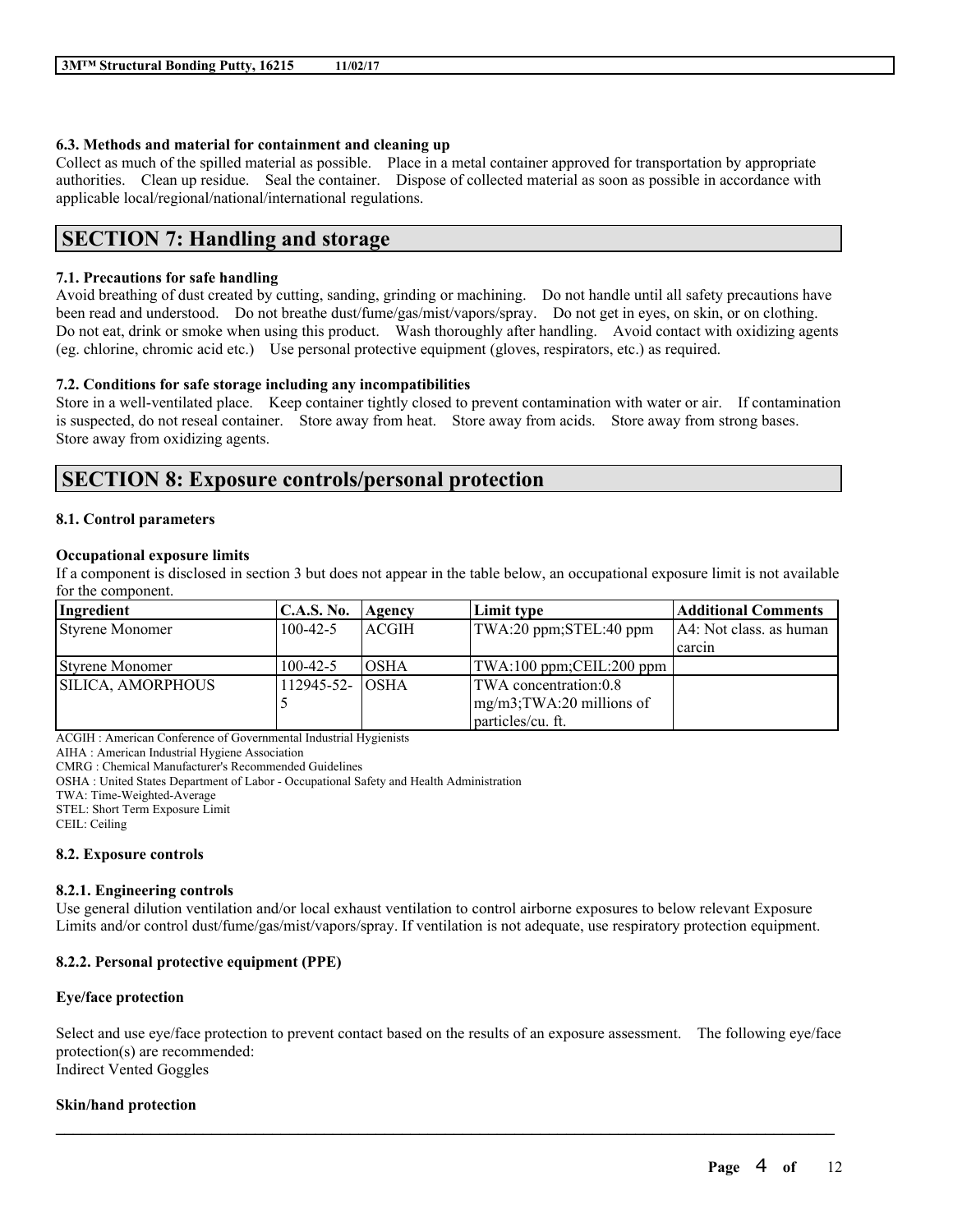Select and use gloves and/or protective clothing approved to relevant local standards to prevent skin contact based on the results of an exposure assessment. Selection should be based on use factors such as exposure levels, concentration of the substance or mixture, frequency and duration, physical challenges such as temperature extremes, and other use conditions. Consult with your glove and/or protective clothing manufacturer for selection of appropriate compatible gloves/protective clothing.

Gloves made from the following material(s) are recommended: Fluoroelastomer

### **Respiratory protection**

An exposure assessment may be needed to decide if a respirator is required. If a respirator is needed, use respirators as part of a full respiratory protection program. Based on the results of the exposure assessment, select from the following respirator type(s) to reduce inhalation exposure:

Half facepiece or full facepiece air-purifying respirator suitable for organic vapors and particulates

For questions about suitability for a specific application, consult with your respirator manufacturer.

# **SECTION 9: Physical and chemical properties**

# **9.1. Information on basic physical and chemical properties**

| <b>General Physical Form:</b>             | Solid                                               |
|-------------------------------------------|-----------------------------------------------------|
| <b>Specific Physical Form:</b>            | Paste                                               |
| Odor, Color, Grade:                       | Organic odor white paste                            |
| <b>Odor threshold</b>                     | No Data Available                                   |
| pН                                        | Not Applicable                                      |
| <b>Melting point</b>                      | Not Applicable                                      |
| <b>Boiling Point</b>                      | 145 °C                                              |
| <b>Flash Point</b>                        | 88 °F                                               |
| <b>Evaporation rate</b>                   | No Data Available                                   |
| <b>Flammability (solid, gas)</b>          | Not Classified                                      |
| <b>Flammable Limits(LEL)</b>              | $1.1\%$                                             |
| <b>Flammable Limits(UEL)</b>              | No Data Available                                   |
| <b>Vapor Pressure</b>                     | $4.5 \text{ mmHg}$                                  |
| <b>Vapor Density</b>                      | 3.6                                                 |
| <b>Density</b>                            | $1.24$ g/ml                                         |
| <b>Specific Gravity</b>                   | 1.24 $[RefStd:WATER=1]$                             |
| <b>Solubility in Water</b>                | Nil                                                 |
| Solubility- non-water                     | No Data Available                                   |
| Partition coefficient: n-octanol/water    | No Data Available                                   |
| <b>Autoignition temperature</b>           | No Data Available                                   |
| <b>Decomposition temperature</b>          | No Data Available                                   |
| <b>Viscosity</b>                          | 1,360,000 - 2,600,000 centipoise                    |
| <b>Hazardous Air Pollutants</b>           | 20 - 25 % weight [ <i>Test Method</i> :Calculated]  |
| <b>VOC Less H2O &amp; Exempt Solvents</b> | 289 g/l [Test Method: calculated SCAQMD rule 443.1] |
| <b>VOC Less H2O &amp; Exempt Solvents</b> | <25 % [Test Method: calculated SCAQMD rule 443.1]   |

# **SECTION 10: Stability and reactivity**

### **10.1. Reactivity**

This material may be reactive with certain agents under certain conditions - see the remaining headings in this section.

 $\mathcal{L}_\mathcal{L} = \mathcal{L}_\mathcal{L} = \mathcal{L}_\mathcal{L} = \mathcal{L}_\mathcal{L} = \mathcal{L}_\mathcal{L} = \mathcal{L}_\mathcal{L} = \mathcal{L}_\mathcal{L} = \mathcal{L}_\mathcal{L} = \mathcal{L}_\mathcal{L} = \mathcal{L}_\mathcal{L} = \mathcal{L}_\mathcal{L} = \mathcal{L}_\mathcal{L} = \mathcal{L}_\mathcal{L} = \mathcal{L}_\mathcal{L} = \mathcal{L}_\mathcal{L} = \mathcal{L}_\mathcal{L} = \mathcal{L}_\mathcal{L}$ 

# **10.2. Chemical stability**

Stable.

### **10.3. Possibility of hazardous reactions**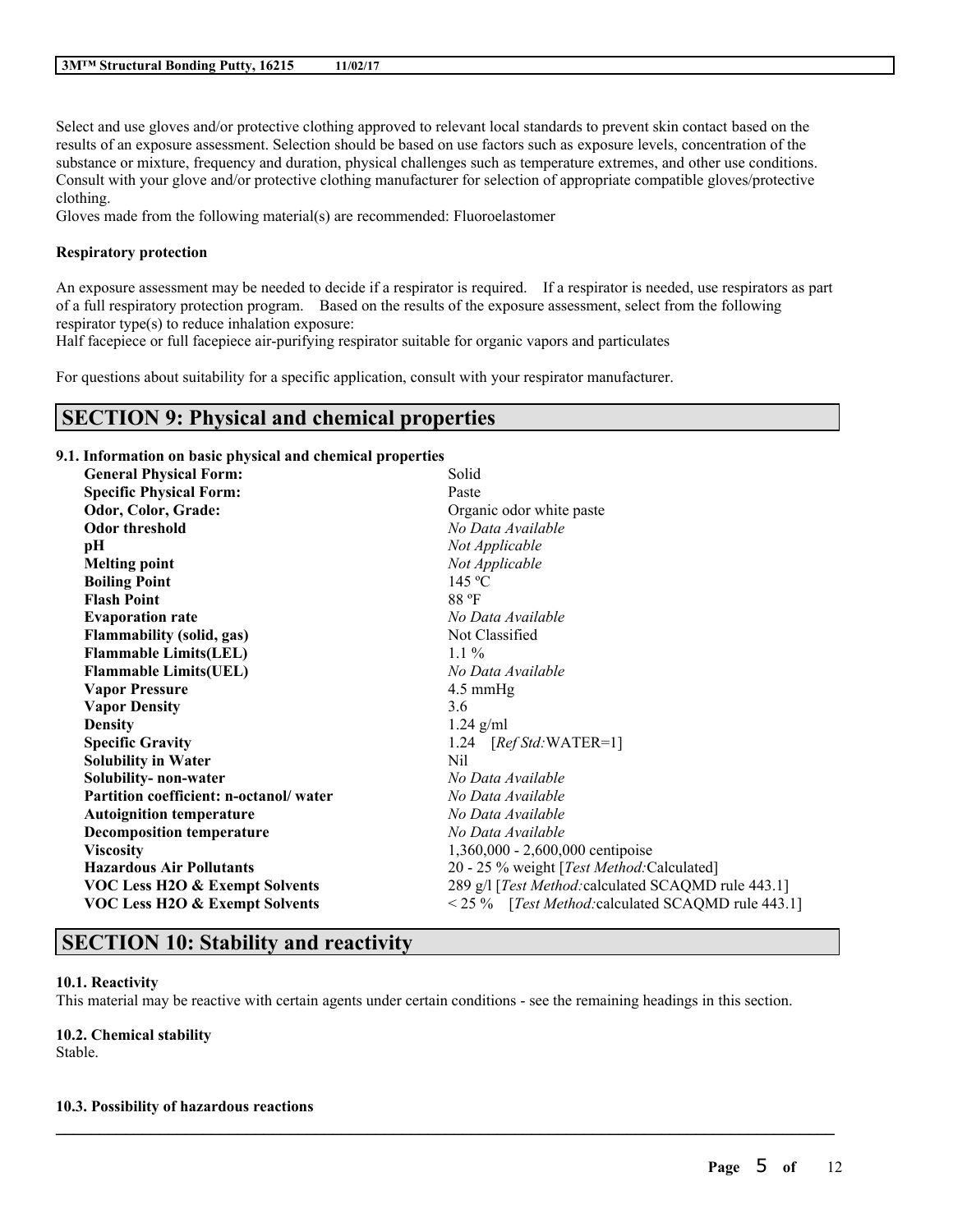Hazardous polymerization will not occur.

#### **10.4. Conditions to avoid** Sparks and/or flames

Heat Light

# **10.5. Incompatible materials**

Alkali and alkaline earth metals Strong acids Strong oxidizing agents Strong bases Water

### **10.6. Hazardous decomposition products**

**Substance Condition** Carbon monoxide Not Specified

Carbon dioxide Not Specified

# **SECTION 11: Toxicological information**

The information below may not be consistent with the material classification in Section 2 if specific ingredient **classifications are mandated by a competent authority. In addition, toxicological data on ingredients may not be** reflected in the material classification and/or the signs and symptoms of exposure, because an ingredient may be present below the threshold for labeling, an ingredient may not be available for exposure, or the data may not be **relevant to the material as a whole.**

**11.1. Information on Toxicological effects**

**Signs and Symptoms of Exposure**

Based on test data and/or information on the components, this material may produce the following health effects:

### **Inhalation:**

May be harmful if inhaled.

Respiratory Tract Irritation: Signs/symptoms may include cough, sneezing, nasal discharge, headache, hoarseness, and nose and throat pain.

May cause additional health effects (see below).

### **Skin Contact:**

Mild Skin Irritation: Signs/symptoms may include localized redness, swelling, itching, and dryness.

### **Eye Contact:**

Moderate Eye Irritation: Signs/symptoms may include redness, swelling, pain, tearing, and blurred or hazy vision.

### **Ingestion:**

Gastrointestinal Irritation: Signs/symptoms may include abdominal pain, stomach upset, nausea, vomiting and diarrhea.

### **Additional Health Effects:**

### **Single exposure may cause target organ effects:**

Auditory Effects: Signs/symptoms may include hearing impairment, balance dysfunction and ringing in the ears.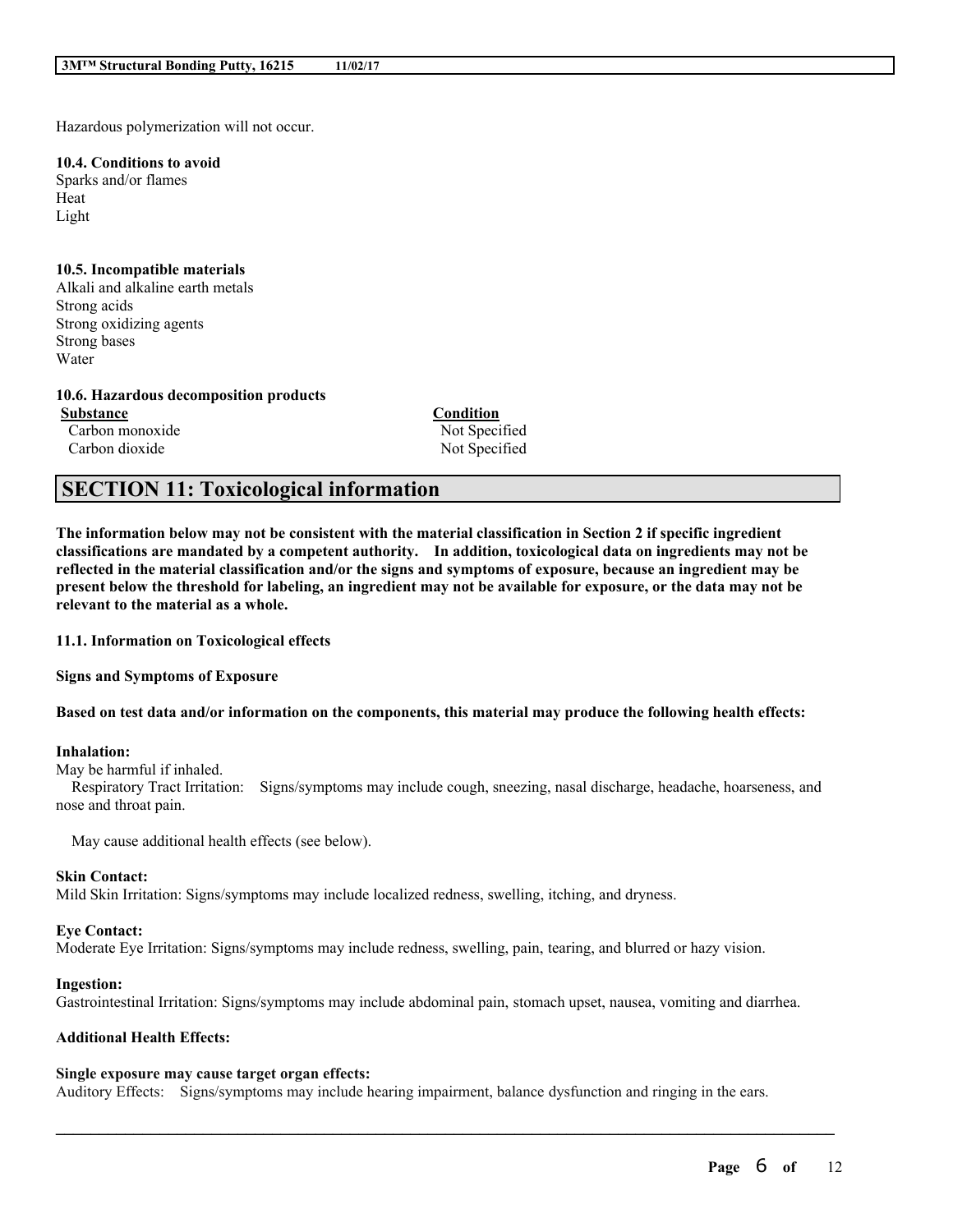Liver Effects: Signs/symptoms may include loss of appetite, weight loss, fatigue, weakness, abdominal tenderness and jaundice.

Central Nervous System (CNS) Depression: Signs/symptoms may include headache, dizziness, drowsiness, incoordination, nausea, slowed reaction time, slurred speech, giddiness, and unconsciousness.

# **Prolonged or repeated exposure may cause target organ effects:**

Ocular Effects: Signs/symptoms may include blurred or significantly impaired vision.

Auditory Effects: Signs/symptoms may include hearing impairment, balance dysfunction and ringing in the ears.

Liver Effects: Signs/symptoms may include loss of appetite, weight loss, fatigue, weakness, abdominal tenderness and jaundice.

### **Carcinogenicity:**

Contains a chemical or chemicals which can cause cancer.

| Ingredient               | CAS No.        | <b>Class Description</b>      | <b>Regulation</b>                           |
|--------------------------|----------------|-------------------------------|---------------------------------------------|
| Generic: GLASS FILAMENTS | 65997-17-3     | Grp. 2B: Possible human carc. | International Agency for Research on Cancer |
| Generic: GLASS FILAMENTS | 65997-17-3     | Anticipated human carcinogen  | National Toxicology Program Carcinogens     |
| <b>Styrene Monomer</b>   | $100 - 42 - 5$ | Grp. 2B: Possible human carc. | International Agency for Research on Cancer |
| <b>Styrene Monomer</b>   | $100 - 42 - 5$ | Anticipated human carcinogen  | National Toxicology Program Carcinogens     |

#### **Toxicological Data**

If a component is disclosed in section 3 but does not appear in a table below, either no data are available for that endpoint or the data are not sufficient for classification.

#### **Acute Toxicity**

| Name                   | Route                                 | <b>Species</b> | Value                                             |
|------------------------|---------------------------------------|----------------|---------------------------------------------------|
| Overall product        | Dermal                                |                | No data available; calculated $ATE > 5,000$ mg/kg |
| Overall product        | Inhalation-<br>Vapor $(4 \text{ hr})$ |                | No data available; calculated ATE20 - 50 mg/l     |
| Overall product        | Ingestion                             |                | No data available; calculated $ATE > 5,000$ mg/kg |
| <b>Styrene Monomer</b> | Dermal                                | Rat            | $LD50 > 2,000$ mg/kg                              |
| <b>Styrene Monomer</b> | Inhalation-                           | Rat            | $LC50$ 8.3 mg/l                                   |
|                        | Vapor (4                              |                |                                                   |
|                        | hours)                                |                |                                                   |
| <b>Styrene Monomer</b> | Ingestion                             | Rat            | LD50<br>$5,000$ mg/kg                             |
| Glass Filaments        | Dermal                                |                | LD50 estimated to be $> 5,000$ mg/kg              |
| Glass Filaments        | Ingestion                             |                | LD50 estimated to be $2,000 - 5,000$ mg/kg        |
| Amorphous Silica       | Dermal                                | Rabbit         | $LD50 > 5,000$ mg/kg                              |
| Amorphous Silica       | Inhalation-                           | Rat            | $LC50 > 0.691$ mg/l                               |
|                        | Dust/Mist                             |                |                                                   |
|                        | (4 hours)                             |                |                                                   |
| Amorphous Silica       | Ingestion                             | Rat            | $LD50 > 5,110$ mg/kg                              |

 $ATE = acute$  toxicity estimate

#### **Skin Corrosion/Irritation**

| Name                   | <b>Species</b> | Value                     |
|------------------------|----------------|---------------------------|
|                        |                |                           |
| <b>Styrene Monomer</b> | official       | Mild irritant             |
|                        | classifica     |                           |
|                        | tion           |                           |
| Glass Filaments        | Professio      | No significant irritation |
|                        | nal            |                           |
|                        | judgeme        |                           |
|                        | nt             |                           |
| Amorphous Silica       | Rabbit         | No significant irritation |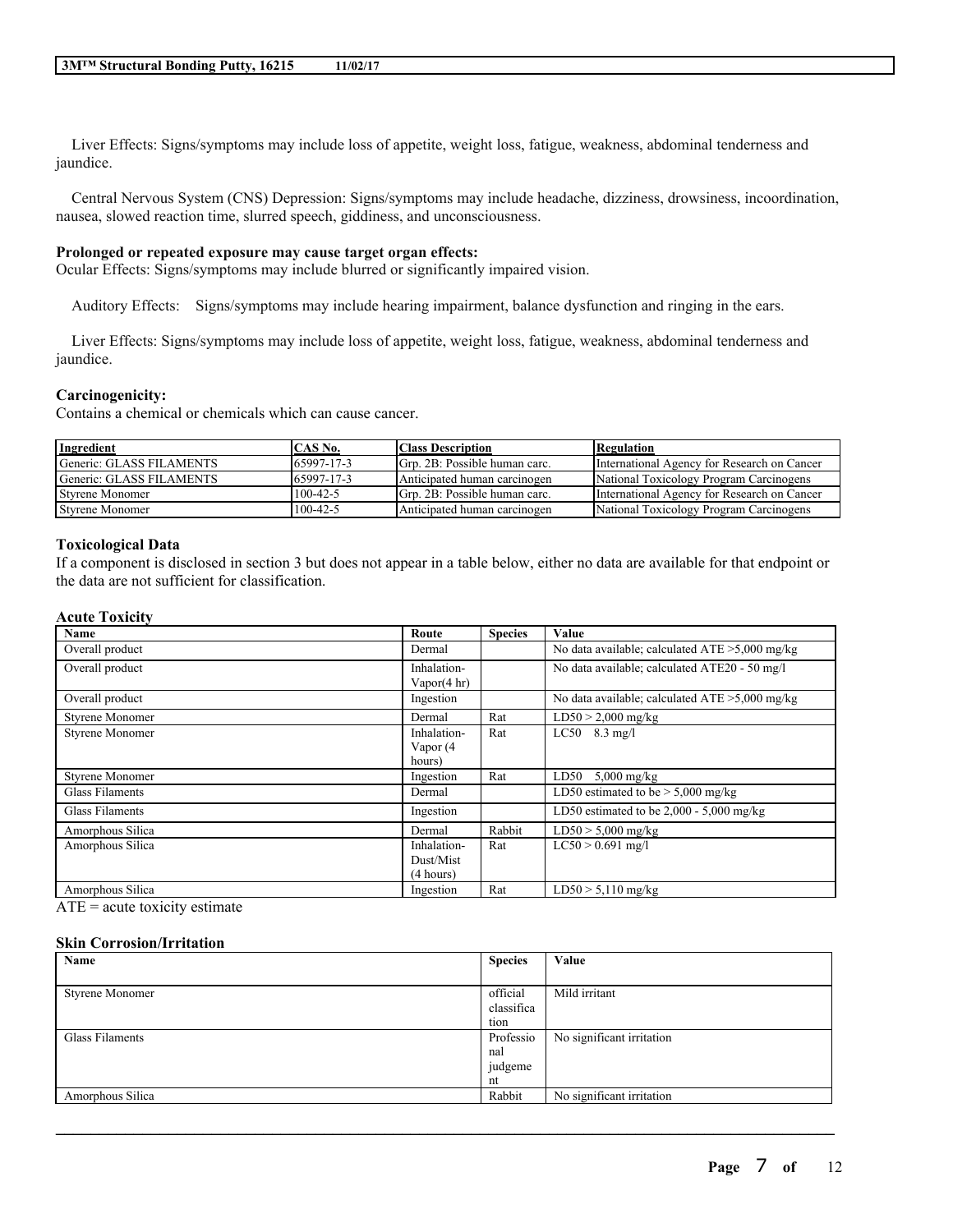#### **Serious Eye Damage/Irritation**

| Name             | <b>Species</b> | Value                     |
|------------------|----------------|---------------------------|
|                  |                |                           |
| Styrene Monomer  | official       | Moderate irritant         |
|                  | classifica     |                           |
|                  | tion           |                           |
| Glass Filaments  | Professio      | No significant irritation |
|                  | nal            |                           |
|                  | judgeme        |                           |
|                  | nt             |                           |
| Amorphous Silica | Rabbit         | No significant irritation |

# **Skin Sensitization**

| Name                   | <b>Species</b> | Value          |
|------------------------|----------------|----------------|
| <b>Styrene Monomer</b> | Guinea         | Not classified |
|                        | pig            |                |
| Amorphous Silica       | Human          | Not classified |
|                        | and            |                |
|                        | animal         |                |

# **Respiratory Sensitization**

For the component/components, either no data are currently available or the data are not sufficient for classification.

# **Germ Cell Mutagenicity**

| Name                   | Route    | Value                                                                           |
|------------------------|----------|---------------------------------------------------------------------------------|
|                        |          |                                                                                 |
| <b>Styrene Monomer</b> | In Vitro | Some positive data exist, but the data are not<br>sufficient for classification |
| <b>Styrene Monomer</b> | In vivo  | Some positive data exist, but the data are not<br>sufficient for classification |
| Glass Filaments        | In Vitro | Some positive data exist, but the data are not<br>sufficient for classification |
| Amorphous Silica       | In Vitro | Not mutagenic                                                                   |

# **Carcinogenicity**

| Name                   | Route      | <b>Species</b> | Value                                          |
|------------------------|------------|----------------|------------------------------------------------|
| <b>Styrene Monomer</b> | Ingestion  | Mouse          | Carcinogenic                                   |
| <b>Styrene Monomer</b> | Inhalation | Human          | Carcinogenic                                   |
|                        |            | and            |                                                |
|                        |            | animal         |                                                |
| Glass Filaments        | Inhalation | Multiple       | Some positive data exist, but the data are not |
|                        |            | animal         | sufficient for classification                  |
|                        |            | species        |                                                |
| Amorphous Silica       | <b>Not</b> | Mouse          | Some positive data exist, but the data are not |
|                        | Specified  |                | sufficient for classification                  |

# **Reproductive Toxicity**

# **Reproductive and/or Developmental Effects**

| Name                   | Route      | <b>Value</b>                           | <b>Species</b> | <b>Test Result</b>            | Exposure<br><b>Duration</b> |
|------------------------|------------|----------------------------------------|----------------|-------------------------------|-----------------------------|
| <b>Styrene Monomer</b> | Ingestion  | Not classified for female reproduction | Rat            | <b>NOAEL 21</b><br>mg/kg/day  | 3 generation                |
| <b>Styrene Monomer</b> | Inhalation | Not classified for female reproduction | Rat            | <b>NOAEL 2.1</b><br>mg/l      | 2 generation                |
| <b>Styrene Monomer</b> | Inhalation | Not classified for male reproduction   | Rat            | <b>NOAEL 2.1</b><br>mg/l      | 2 generation                |
| <b>Styrene Monomer</b> | Ingestion  | Not classified for male reproduction   | Rat            | <b>NOAEL 400</b><br>mg/kg/day | 60 days                     |
| <b>Styrene Monomer</b> | Ingestion  | Not classified for development         | Rat            | <b>NOAEL 400</b><br>mg/kg/day | during<br>gestation         |
| <b>Styrene Monomer</b> | Inhalation | Not classified for development         | Multiple       | <b>NOAEL 2.1</b>              | during                      |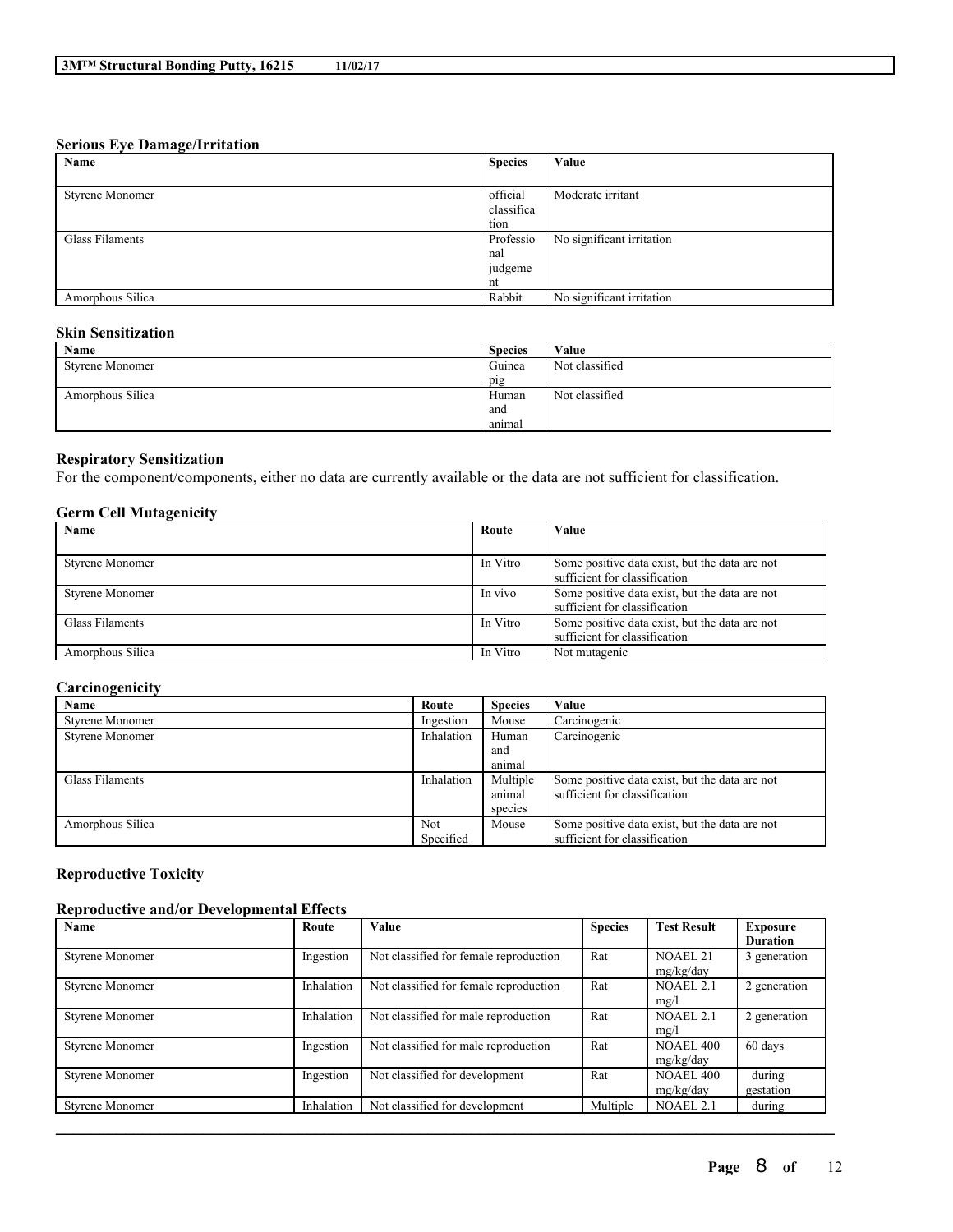|                  |           |                                        | animal  | mg/l               | gestation    |
|------------------|-----------|----------------------------------------|---------|--------------------|--------------|
|                  |           |                                        | species |                    |              |
| Amorphous Silica | Ingestion | Not classified for female reproduction | Rat     | <b>NOAEL 509</b>   | generation   |
|                  |           |                                        |         | mg/kg/day          |              |
| Amorphous Silica | Ingestion | Not classified for male reproduction   | Rat     | NOAEL 497          | generation   |
|                  |           |                                        |         | mg/kg/day          |              |
| Amorphous Silica | Ingestion | Not classified for development         | Rat     | <b>NOAEL 1,350</b> | during       |
|                  |           |                                        |         | mg/kg/day          | organogenesi |
|                  |           |                                        |         |                    |              |

# **Target Organ(s)**

# **Specific Target Organ Toxicity - single exposure**

| Name                   | Route      | <b>Target Organ(s)</b>               | Value                                                                              | <b>Species</b>                | <b>Test Result</b>            | <b>Exposure</b><br><b>Duration</b> |
|------------------------|------------|--------------------------------------|------------------------------------------------------------------------------------|-------------------------------|-------------------------------|------------------------------------|
| <b>Styrene Monomer</b> | Inhalation | auditory system                      | Causes damage to organs                                                            | Multiple<br>animal<br>species | LOAEL 4.3<br>mg/l             | not available                      |
| <b>Styrene Monomer</b> | Inhalation | liver                                | Causes damage to organs                                                            | Mouse                         | LOAEL 2.1<br>mg/l             | not available                      |
| <b>Styrene Monomer</b> | Inhalation | central nervous<br>system depression | May cause drowsiness or<br>dizziness                                               | Human                         | <b>NOAEL Not</b><br>available | occupational<br>exposure           |
| <b>Styrene Monomer</b> | Inhalation | respiratory irritation               | Some positive data exist, but the<br>data are not sufficient for<br>classification | Human<br>and<br>animal        | <b>NOAEL Not</b><br>available |                                    |
| <b>Styrene Monomer</b> | Inhalation | endocrine system                     | Not classified                                                                     | Rat                           | <b>NOAEL Not</b><br>available | not available                      |
| <b>Styrene Monomer</b> | Inhalation | kidney and/or<br>bladder             | Not classified                                                                     | Multiple<br>animal<br>species | NOAEL 2.1<br>mg/l             | not available                      |

# **Specific Target Organ Toxicity - repeated exposure**

| Name                   | Route      | <b>Target Organ(s)</b>                                                           | Value                                                                              | <b>Species</b>                | <b>Test Result</b>            | <b>Exposure</b><br><b>Duration</b> |
|------------------------|------------|----------------------------------------------------------------------------------|------------------------------------------------------------------------------------|-------------------------------|-------------------------------|------------------------------------|
| <b>Styrene Monomer</b> | Inhalation | eyes                                                                             | Causes damage to organs through<br>prolonged or repeated exposure                  | Human                         | <b>NOAEL Not</b><br>available | occupational<br>exposure           |
| <b>Styrene Monomer</b> | Inhalation | auditory system                                                                  | May cause damage to organs<br>though prolonged or repeated<br>exposure             | Multiple<br>animal<br>species | NOAEL 1.3<br>mg/l             | not available                      |
| <b>Styrene Monomer</b> | Inhalation | liver                                                                            | May cause damage to organs<br>though prolonged or repeated<br>exposure             | Mouse                         | <b>LOAEL 0.85</b><br>mg/l     | 13 weeks                           |
| <b>Styrene Monomer</b> | Inhalation | nervous system                                                                   | Some positive data exist, but the<br>data are not sufficient for<br>classification | Multiple<br>animal<br>species | LOAEL1.1<br>mg/l              | not available                      |
| <b>Styrene Monomer</b> | Inhalation | hematopoietic<br>system                                                          | Not classified                                                                     | Rat                           | <b>NOAEL 0.85</b><br>mg/l     | 7 days                             |
| <b>Styrene Monomer</b> | Inhalation | endocrine system                                                                 | Not classified                                                                     | Rat                           | NOAEL0.6<br>mg/l              | 10 days                            |
| <b>Styrene Monomer</b> | Inhalation | respiratory system                                                               | Not classified                                                                     | Multiple<br>animal<br>species | LOAEL 0.09<br>mg/l            | not available                      |
| <b>Styrene Monomer</b> | Inhalation | heart   bone, teeth,<br>nails, and/or hair<br>muscles   kidney<br>and/or bladder | Not classified                                                                     | Multiple<br>animal<br>species | NOAEL 4.3<br>mg/l             | 2 years                            |
| <b>Styrene Monomer</b> | Ingestion  | nervous system                                                                   | Some positive data exist, but the<br>data are not sufficient for<br>classification | Rat                           | <b>LOAEL 500</b><br>mg/kg/day | 8 weeks                            |
| <b>Styrene Monomer</b> | Ingestion  | immune system                                                                    | Some positive data exist, but the<br>data are not sufficient for<br>classification | Multiple<br>animal<br>species | <b>NOAEL Not</b><br>available | not available                      |
| <b>Styrene Monomer</b> | Ingestion  | liver   kidney and/or<br>bladder                                                 | Not classified                                                                     | Rat                           | <b>NOAEL 677</b><br>mg/kg/day | 6 months                           |
| Styrene Monomer        | Ingestion  | hematopoietic<br>system                                                          | Not classified                                                                     | Dog                           | <b>NOAEL 600</b><br>mg/kg/day | 470 days                           |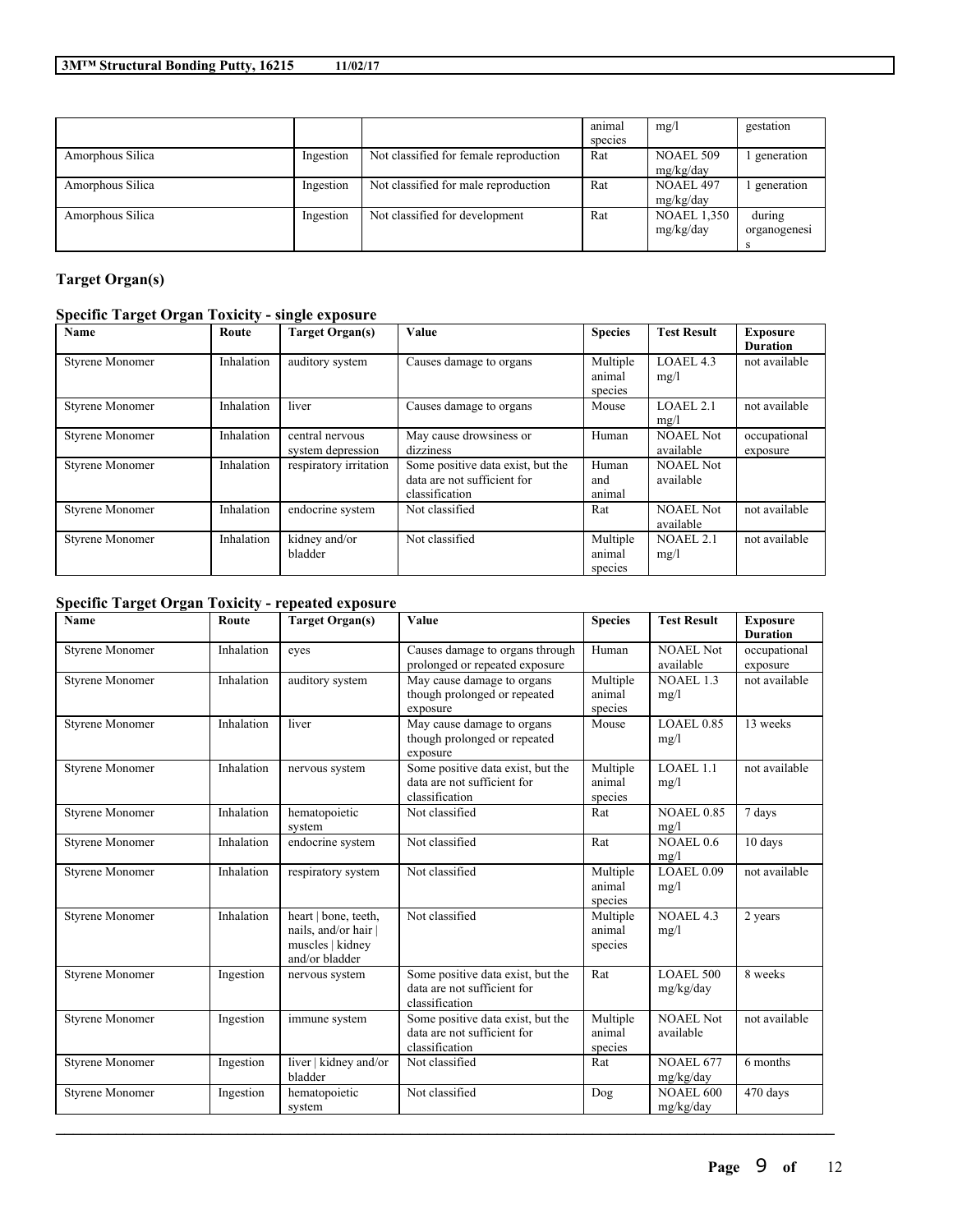| <b>Styrene Monomer</b> | Ingestion  | heart respiratory  | Not classified | Rat   | NOAEL 35         | 105 weeks    |
|------------------------|------------|--------------------|----------------|-------|------------------|--------------|
|                        |            | system             |                |       | mg/kg/day        |              |
| Glass Filaments        | Inhalation | respiratory system | Not classified | Human | NOAEL not        | occupational |
|                        |            |                    |                |       | available        | exposure     |
| Amorphous Silica       | Inhalation | respiratory system | Not classified | Human | <b>NOAEL Not</b> | occupational |
|                        |            | silicosis          |                |       | available        | exposure     |

### **Aspiration Hazard**

For the component/components, either no data are currently available or the data are not sufficient for classification.

### Please contact the address or phone number listed on the first page of the SDS for additional toxicological information **on this material and/or its components.**

# **SECTION 12: Ecological information**

## **Ecotoxicological information**

Please contact the address or phone number listed on the first page of the SDS for additional ecotoxicological information on this material and/or its components.

### **Chemical fate information**

Please contact the address or phone number listed on the first page of the SDS for additional chemical fate information on this material and/or its components.

# **SECTION 13: Disposal considerations**

#### **13.1. Disposal methods**

Dispose of contents/ container in accordance with the local/regional/national/international regulations.

Incinerate in a permitted waste incineration facility. Proper destruction may require the use of additional fuel during incineration processes. As a disposal alternative, utilize an acceptable permitted waste disposal facility. Empty drums/barrels/containers used for transporting and handling hazardous chemicals (chemical substances/mixtures/preparations classified as Hazardous as per applicable regulations) shall be considered, stored, treated  $\&$  disposed of as hazardous wastes unless otherwise defined by applicable waste regulations. Consult with the respective regulating authorities to determine the available treatment and disposal facilities.

**EPA Hazardous Waste Number (RCRA):** D001 (Ignitable)

# **SECTION 14: Transport Information**

For Transport Information, please visit http://3M.com/Transportinfo or call 1-800-364-3577 or 651-737-6501.

# **SECTION 15: Regulatory information**

### **15.1. US Federal Regulations**

Contact 3M for more information.

### **311/312 Hazard Categories:**

| Fire Hazard - Yes | Pressure Hazard - No | Reactivity Hazard - No | Immediate Hazard - Yes | Delayed Hazard |
|-------------------|----------------------|------------------------|------------------------|----------------|
| - Yes             |                      |                        |                        |                |

 $\mathcal{L}_\mathcal{L} = \mathcal{L}_\mathcal{L} = \mathcal{L}_\mathcal{L} = \mathcal{L}_\mathcal{L} = \mathcal{L}_\mathcal{L} = \mathcal{L}_\mathcal{L} = \mathcal{L}_\mathcal{L} = \mathcal{L}_\mathcal{L} = \mathcal{L}_\mathcal{L} = \mathcal{L}_\mathcal{L} = \mathcal{L}_\mathcal{L} = \mathcal{L}_\mathcal{L} = \mathcal{L}_\mathcal{L} = \mathcal{L}_\mathcal{L} = \mathcal{L}_\mathcal{L} = \mathcal{L}_\mathcal{L} = \mathcal{L}_\mathcal{L}$ 

**EPCRA 311/312 Hazard Classifications (effective January 1, 2018):**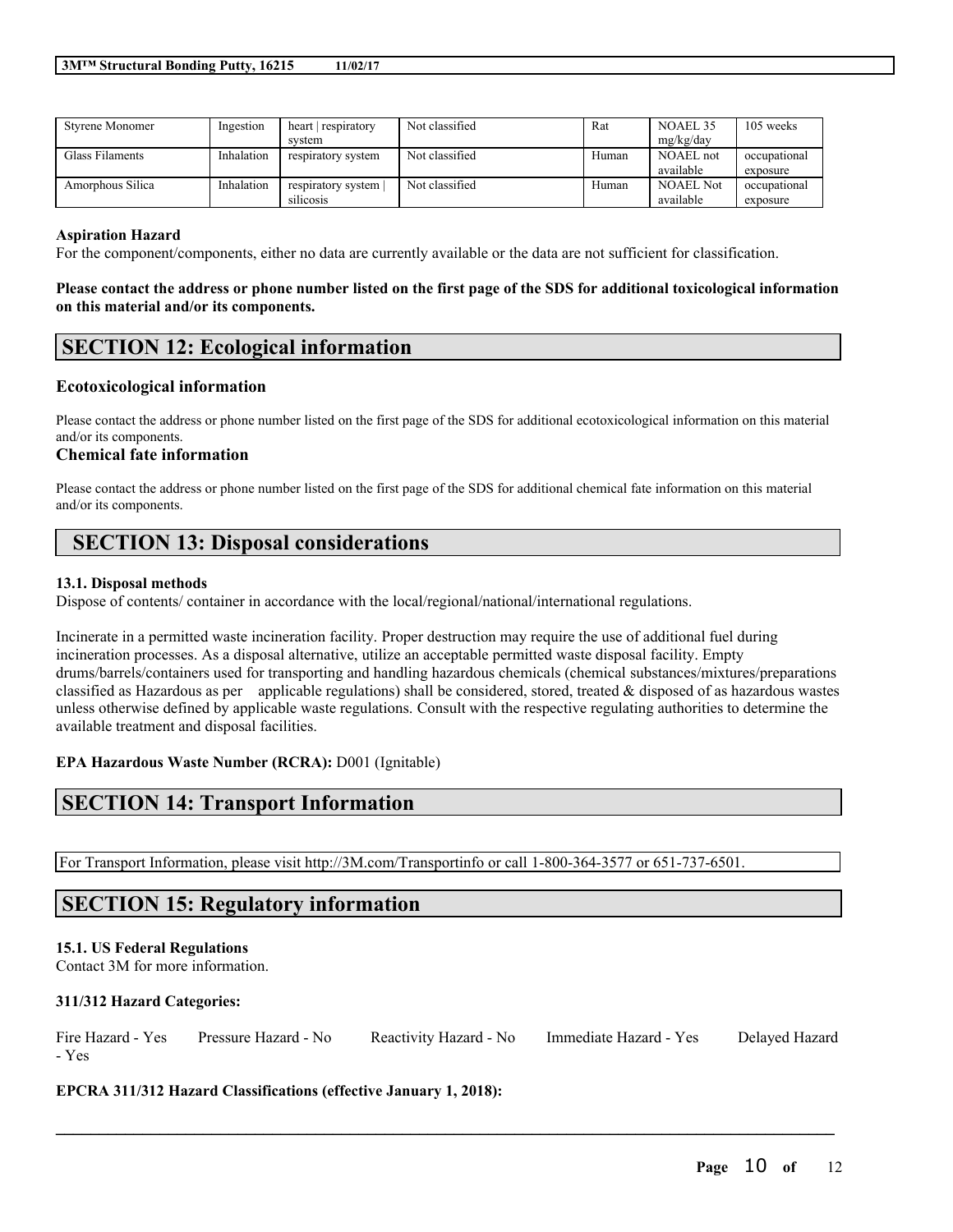| <b>Physical Hazards</b> |  |
|-------------------------|--|
| Not applicable          |  |
|                         |  |
| <b>Health Hazards</b>   |  |

| Carcinogenicity                                              |  |
|--------------------------------------------------------------|--|
| Serious eye damage or eye irritation                         |  |
| Specific target organ toxicity (single or repeated exposure) |  |

### Section 313 Toxic Chemicals subject to the reporting requirements of that section and 40 CFR part 372 (EPCRA):

| Ingredient             | <b>C.A.S. No</b> | $\%$ by Wt        |
|------------------------|------------------|-------------------|
| <b>Styrene Monomer</b> | 100-42-5         | Trade Secret 10 - |

### **15.2. State Regulations**

Contact 3M for more information.

### **15.3. Chemical Inventories**

The components of this product are in compliance with the chemical notification requirements of TSCA.

Contact 3M for more information.

### **15.4. International Regulations**

Contact 3M for more information.

**This SDS has been prepared to meet the U.S. OSHA Hazard Communication Standard, 29 CFR 1910.1200.**

# **SECTION 16: Other information**

### **NFPA Hazard Classification**

**Health:** 1 **Flammability:** 3 **Instability:** 0 **Special Hazards:** None

National Fire Protection Association (NFPA) hazard ratings are designed for use by emergency response personnel to address the hazards that are presented by short-term, acute exposure to a material under conditions of fire, spill, or similar emergencies. Hazard ratings are primarily based on the inherent physical and toxic properties of the material but also include the toxic properties of combustion or decomposition products that are known to be generated in significant quantities.

| <b>Document Group:</b> | 24-6740-5 | <b>Version Number:</b>  | 4.01     |
|------------------------|-----------|-------------------------|----------|
| <b>Issue Date:</b>     | 11/02/17  | <b>Supercedes Date:</b> | 04/16/15 |

DISCLAIMER: The information in this Safety Data Sheet (SDS) is believed to be correct as of the date issued.3MMAKES NO WARRANTIES, EXPRESSED OR IMPLIED, INCLUDING, BUT NOT LIMITED TO, ANY IMPLIED WARRANTY OF MERCHANTABILITY OR FITNESS FOR A PARTICULAR PURPOSE OR COURSE OF PERFORMANCE OR USAGE OF TRADE.User is responsible for determining whether the3Mproduct is fit for a particular purpose and suitable for user's method of use or application.Given the variety of factors that can affect the use and application of a3Mproduct, some of which are uniquely within the user's knowledge and control, it is essential that the user evaluate the 3M product to determine whether it is fit for a particular purpose and suitable for user's method of use or application.

3Mprovides information in electronic form as a service to its customers. Due to the remote possibility that electronic transfer may have resulted in errors, omissions or alterations in this information,3Mmakes no representations as to its completeness or accuracy. In addition, information obtained from a database may not be as current as the information in the